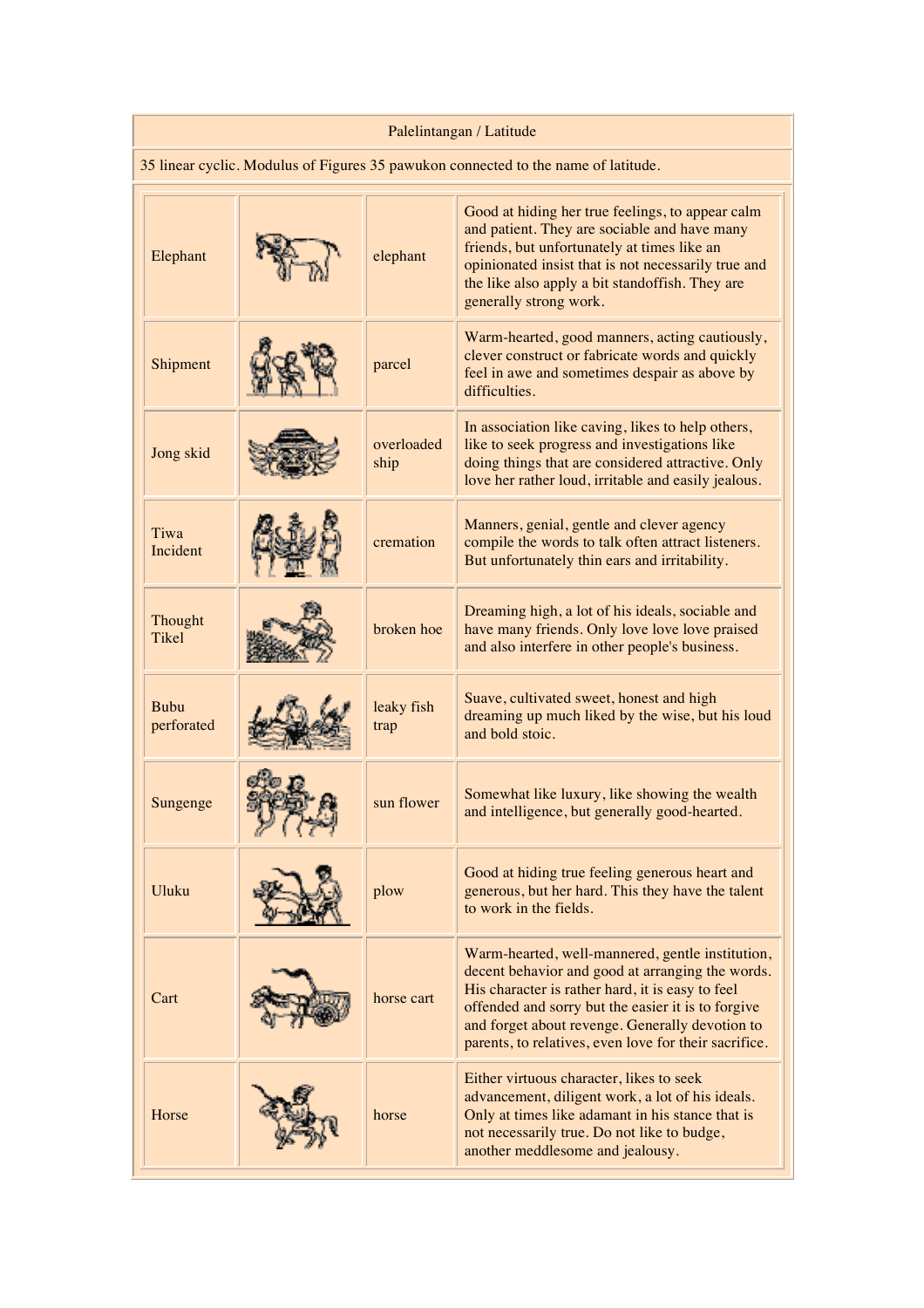| Elephants<br>mina | giant fish         | Cautious and vigilant, weigh everything in<br>advance and do not like to interfere in other<br>people's business, but at times like raised its<br>properties belonging insolence.                                                                                                                                                                                  |
|-------------------|--------------------|--------------------------------------------------------------------------------------------------------------------------------------------------------------------------------------------------------------------------------------------------------------------------------------------------------------------------------------------------------------------|
| <b>Bade</b>       | cremation<br>tower | His goals high, like to seek progress and spiritual<br>birth, only occasionally likes to show off or show<br>cleverness or wealth.                                                                                                                                                                                                                                 |
| Magelut           | wrestling          | A bit loud sometimes like to founding his own<br>firm that is not necessarily true, but generally<br>honest, gentle institution, clean-minded,<br>generous and helpful to each other and prefer to<br>sacrifice his relatives.                                                                                                                                     |
| Peglangan         | staring<br>eyes    | Likes to show off and like to be praised or rather<br>like snobby, like caving and do not want to<br>scramble. Even in conversation at times it seems<br>as if the person were to be harsh, but it is not so.<br>Willingness and desire of his heart was in fact<br>want to apply manners, suave and sweet<br>cultivated. In general, these people like to cruise. |
| Kala breech       | inverted<br>demon  | Clever restrain his feelings and good at hiding<br>her true feelings, even though in his heart to be<br>angry, but beyond remain calm and patient. Good<br>at solving problems that mysterious. In general,<br>they are very apt to be a diplomat.                                                                                                                 |
| <b>Steam</b>      | insence<br>smoke   | Behave decent, good character, gentle manners<br>and institutions, but umunnnya be hard.                                                                                                                                                                                                                                                                           |
| Asu               | dog                | Suave, cultivated sweet, like apply carefully and<br>cautiously. Be kind to others all he likes, but<br>likes luxury, hard heart and jealousy.                                                                                                                                                                                                                     |
| Film star         | star               | Generally behave decent, full of a sense of<br>caution, fair, behave like a cheapskate, like<br>luxury and at times like showing cleverness or<br>wealth.                                                                                                                                                                                                          |
| Dragon            | dragon             | Full of ideals, many memories, his dreams high,<br>good-hearted, decent behavior, agency gentle,<br>but his ears are thin and easily offended.                                                                                                                                                                                                                     |
| Many<br>angrem    | brooding<br>goose  | Generally honest, decent behavior. wants frankly,<br>helpful to the person who deserves rescue,<br>generous and magnanimous, but his heart so hard<br>that if he blamed, it will be easy to cut ties.                                                                                                                                                              |
| Ru                | arrow              | Irritability, but easily irritable and impatient back<br>easily regret, but also easy to forgive. His heart<br>was a little greedy, but actually good and clever<br>and good at taking care of taking care of the                                                                                                                                                  |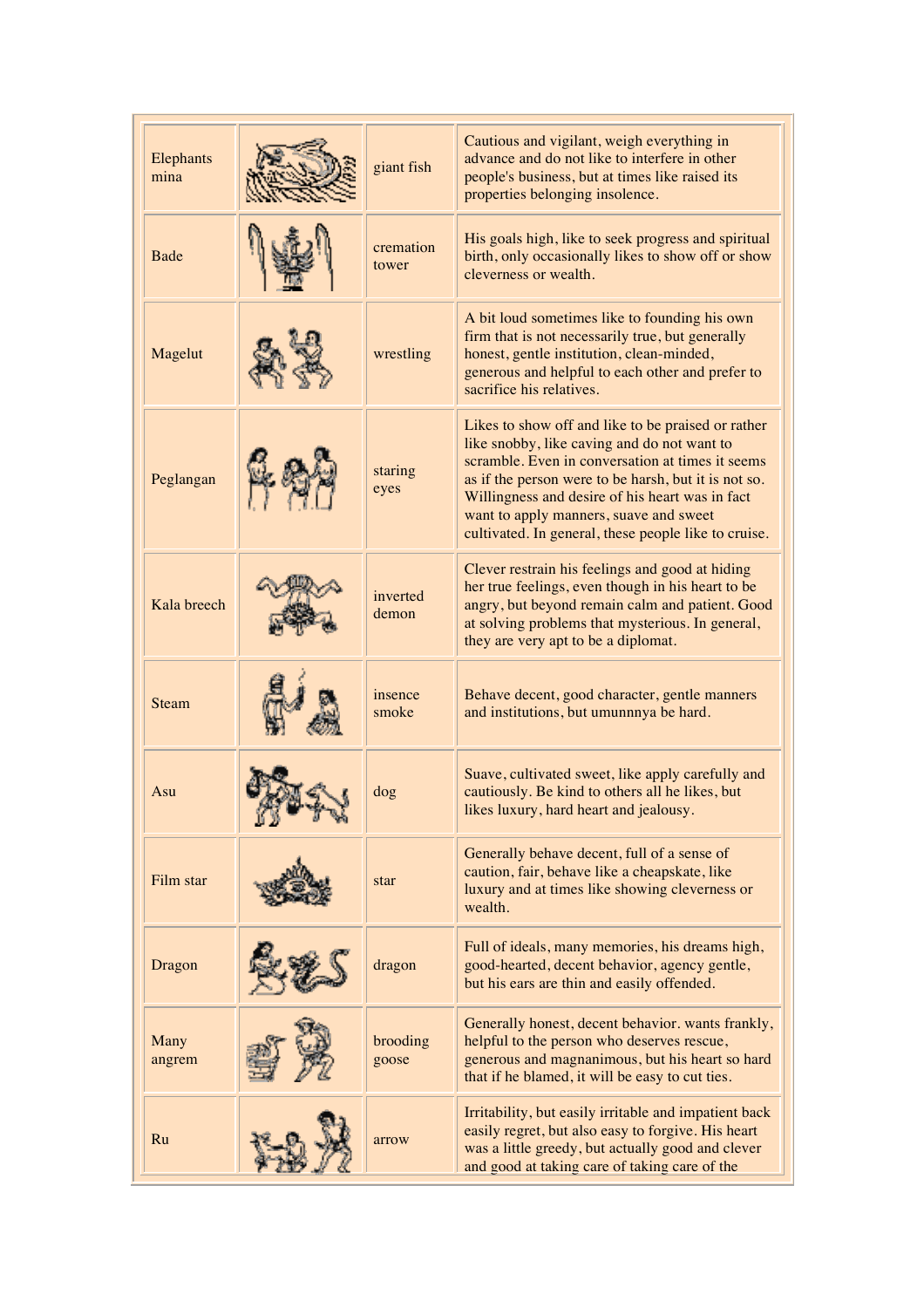|                  |                    | household finances.                                                                                                                                                                                                                                                                                    |
|------------------|--------------------|--------------------------------------------------------------------------------------------------------------------------------------------------------------------------------------------------------------------------------------------------------------------------------------------------------|
| Patrem           | kris               | Good at hiding her feelings, smart defensively in<br>talks and somewhat devious. Somewhat like a<br>luxury and at times like show of wealth or<br>intelligence. This person is suitable to be a<br>lawyer or a diplomat.                                                                               |
| Ox               | cow                | Like to apply carefully, weigh everything well,<br>not easily nervous, not like a hasty or impetuous,<br>somewhat honest and understand the preferences<br>of others. Only if one has tempered the anger it<br>difficult to be oppressed.                                                              |
| Sidamalung       | pigs               | Warm-hearted, gentle institution. clever<br>arranging the words and if the parties speak the<br>unpleasant conversation listeners. But his heart<br>hard and like to find fault with others.                                                                                                           |
| <b>Cry</b>       | tears              | Manners. behave decent, somewhat fair and<br>wise, like his friends also helped adjacent. But<br>like mecampuri other people's business.                                                                                                                                                               |
| One<br>measure   | wrong size         | Aspiring, hard-behaved, likes to seek progress<br>mentally and physically, and like with relatives.<br>But his heart hard and like to offend or insult<br>others.                                                                                                                                      |
| Prau pegat       | broken ship        | Sociable, kind, honest and recognize humanity,<br>but love praised and liked showing wealth or<br>intelligence.                                                                                                                                                                                        |
| Puwuh<br>atarung | batling<br>Quails  | Good at taking care of the household, like luxury,<br>and easy to feel awe, but at times like the firm's<br>own opinion that is not necessarily true, and easy<br>to feel jealous.                                                                                                                     |
| Lawean           | headless<br>demon  | Generally patient, gentle institutions, manners,<br>good at arranging the words, good at hiding true<br>feelings of the heart and hold good at self-<br>esteem. But at times like his own firm in his<br>stance that is not necessarily true and sometimes<br>talks like taking the winning of course. |
| Coconut          | coconut            | Manners, suave and gentle institution. But any<br>time meddlesome others and want to know the<br>things that are not worth knowing.                                                                                                                                                                    |
| Crab             | freshwater<br>crab | His heart was rather weak, but if it is angry prig<br>to often feel regret after conviction, lightweight<br>hand-to help others and a generous and helpful<br>person preferred. Rejekinya great, but a little bit<br>greedy.                                                                           |